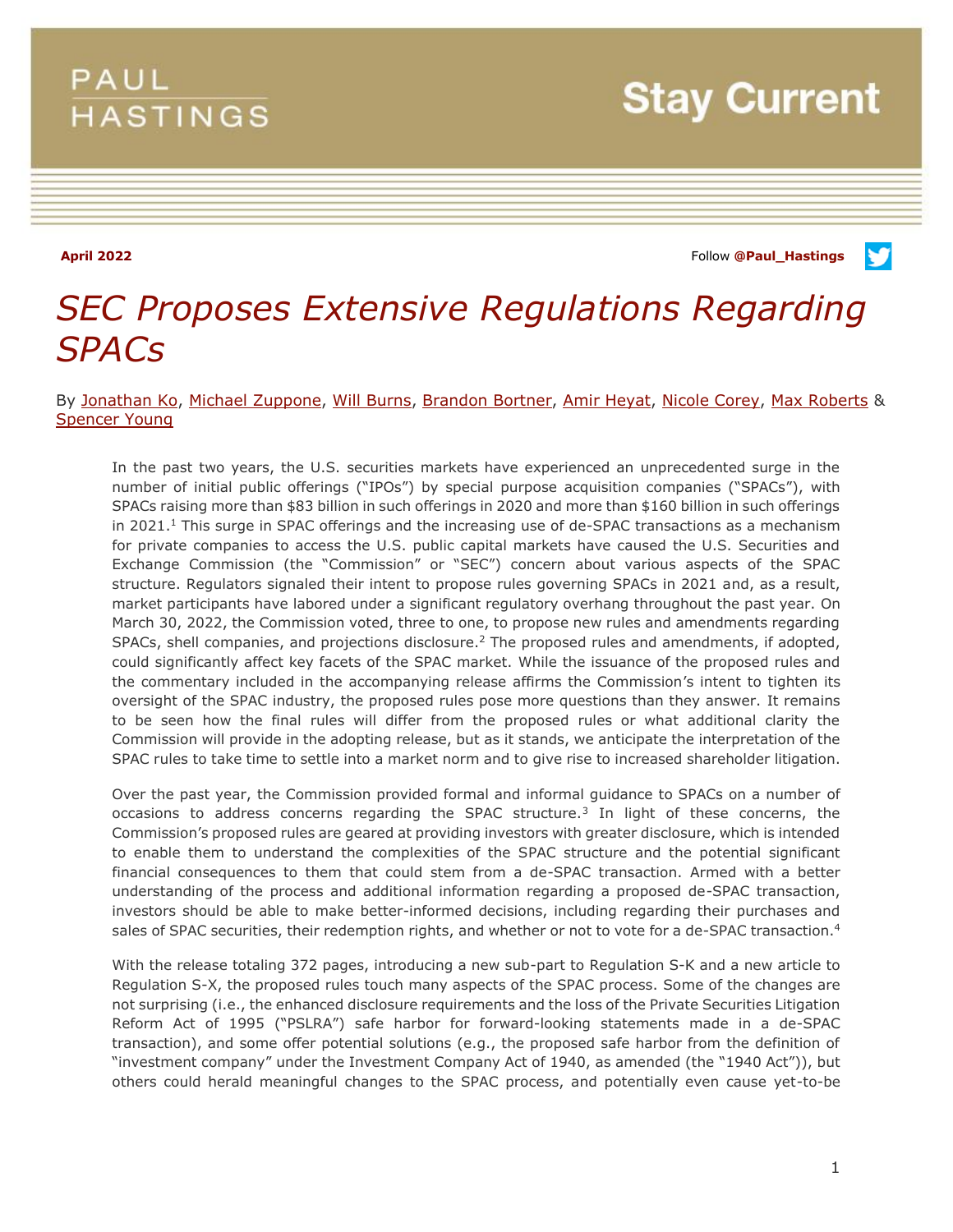determined downstream effects.<sup>5</sup> We will provide a discussion of the aspects of the proposed rule we believe could cause the biggest shake-ups in the SPAC market, followed by a brief overview of the other proposed rules.

# **Certain Notable Provisions**

### *Fairness of the De-SPAC Transaction<sup>6</sup>*

De-SPAC transactions are typically facilitated utilizing a registration statement on Forms S-4 or F-4, a proxy statement, or an information statement. Currently, these forms do not require a SPAC's board of directors to make a determination of the fairness of a de-SPAC transaction and any accompanying financing transactions. While limited disclosure regarding the fairness of a de-SPAC transaction is sometimes included in the underlying disclosure document, it is typically heavily qualified and often does not address in detail the procedural and substantive considerations underlying the SPAC board's rationale. The proposed rules require a statement from a SPAC as to whether it reasonably believes that the de-SPAC transaction and any related financing transaction are fair or unfair to the SPAC's unaffiliated security holders, as well as a discussion of the bases for such statement, to be included in the underlying de-SPAC registration, proxy, or information statement.<sup>7</sup>

The proposed rules would also require disclosure on whether any director voted against, or abstained from voting on, approval of the de-SPAC transaction or any related financing transaction, and if so, identification of the director and, if known after making a reasonable inquiry, such individual's reasons for the vote against the transaction or abstention.<sup>8</sup>

Furthermore, the proposed rules would require the SPAC to discuss in reasonable detail the material factors upon which a reasonable belief regarding the fairness of a de-SPAC transaction and any related financing transaction is based and, to the extent practicable, the weight assigned to each factor. A nonexhaustive list of the factors include: the target company's valuation; any financial projections; any report, opinion, or appraisal obtained from a third party; and the dilutive effects of the de-SPAC transaction and any related financing transaction on non-redeeming SPAC shareholders. Notably, if a third-party opinion, valuation or report is obtained, such documentation will be required to be filed.<sup>9</sup>

Finally, the proposed rules would provide additional disclosure regarding the votes required and obtained in connection with approving a de-SPAC transaction, specifically as to whether:

- approval of the de-SPAC transaction or any related financing transaction by at least a majority of unaffiliated security holders is required;
- a majority of non-employee directors of the SPAC has retained an unaffiliated representative to act solely on behalf of unaffiliated security holders in negotiating the terms of the de-SPAC transaction or any related financing transaction and/or preparing a report concerning the fairness of the de-SPAC transaction or any related financing transaction; and
- the de-SPAC transaction or any related financing transaction was approved by a majority of the non-employee directors of the SPAC.<sup>10</sup>

*Key considerations:* Although these proposed rules do not specifically require a fairness opinion, it is likely that, if adopted as worded, they would strongly encourage a new market practice of obtaining fairness opinions or other similar third-party reports by SPACs to support their reasonable belief as to the fairness or unfairness of a de-SPAC transaction or any related financing transaction. It would then remain to be seen (i) which financial advisors would be willing, in light of the evolving risk profile to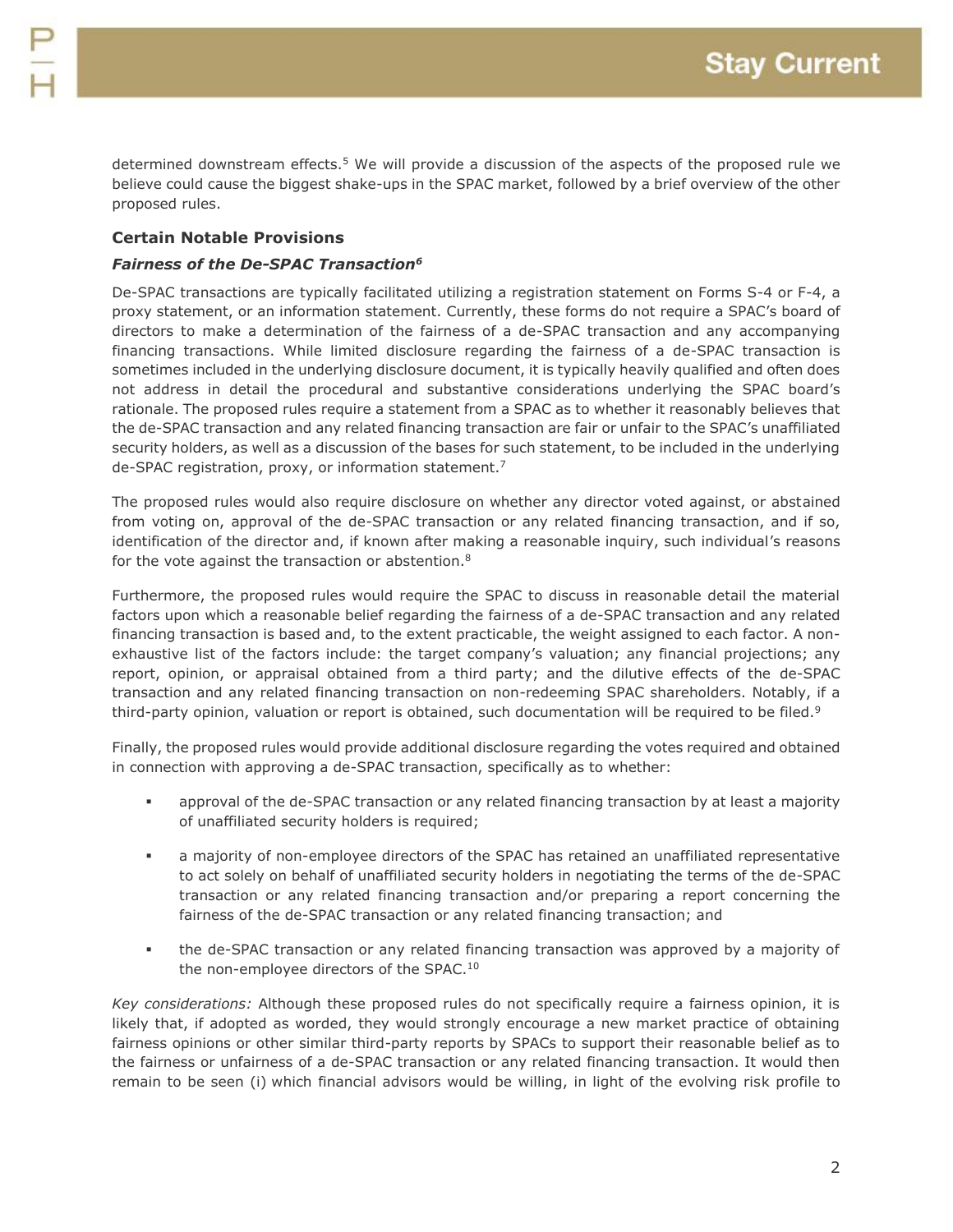financial advisors in connection with de-SPAC transactions and related financing transactions, to provide such fairness opinions or other reports, and (ii) whether, more broadly, the costs and risks of complying with these requirements would discourage de-SPAC transactions. In addition, it is unclear whether the rationale behind providing a fairness determination in the de-SPAC context would be further construed to apply in the context of other mergers, which are not currently subject to such requirements. Moreover, the proposed rule arguably introduces a new standard with respect to a determination of the fairness of a transaction. In "going-private" transactions, the subject company (i.e., the public company that will cease to be a publicly traded or reporting company as a result of the transaction) is required to state whether it reasonably believes that the transaction is fair or unfair to unaffiliated shareholders. The applicable rule outlines various factors that the subject company may have considered in determining fairness and that are intuitively relevant to a publicly traded operating company in making that determination. In the context of a de-SPAC transaction, however, the proposed rule raises a number of questions as to how a SPAC should determine the fairness of the transaction where there is no operating business and shareholders have the right to "put" their shares back to the SPAC.

#### *Expansion of Statutory Underwriter Status in a De-SPAC Transaction<sup>11</sup>*

The proposed rules seek to expand statutory underwriter liability within the meaning of Section  $2(a)(11)$ of the Securities Act of 1933, as amended (the "Securities Act"), in the context of a de-SPAC transaction. The Commission considers and federal courts have found that a party can be deemed a statutory underwriter if it undertakes activities like "selling 'for an issuer,' and/or directly or indirectly 'participating' in a distribution by engaging in activities 'necessary to the distribution' or in 'distribution related activities'," regardless of whether such parties were compensated for their activities, have privity of contract with the issuer, or sell to the public directly.<sup>12</sup> Currently, the term "distribution" is not statutorily defined, and in the release, the Commission takes the position that the "substance of a de-SPAC transaction is, in many ways, analogous to the distribution that occurs in a traditional IPO" and accordingly is how the securities of a private target "are distributed" to the shareholders of the combined company.<sup>13</sup> Utilizing this premise, the Commission believes that investors should be afforded the same care and diligence exercised in a traditional IPO in the de-SPAC context.<sup>14/15</sup> Accordingly, the proposed rules provide that a person who has acted as an underwriter in a SPAC IPO and participates in the distribution of securities by taking steps to facilitate the de-SPAC transaction, or any related financing transaction, or otherwise participates (directly or indirectly) in the de-SPAC transaction will be deemed to be engaged in the distribution of the securities of the post-business combination company in a de-SPAC transaction within the meaning of Section  $2(a)(11)$  of the Securities Act.<sup>16</sup> By deeming qualifying SPAC IPO underwriters to be "statutory underwriters" in the de-SPAC context, the Commission thereby incentivizes them to conduct ample due diligence on the de-SPAC disclosure documentation in order to establish a due diligence defense for material misstatements or omissions in such documents.<sup>17</sup>

In light of the expanded liability for certain SPAC IPO underwriters under the proposed rule, the attendant question is what does it mean to "take steps to facilitate" or "otherwise participate" in a de-SPAC transaction? The Commission notes that although SPAC IPO underwriters are not retained to act as firm commitment underwriters in the de-SPAC transaction, they could be deemed to "take steps to facilitate" the transaction by participating in activities that are necessary to the "distribution" of securities. For example, participating in the de-SPAC transaction as a financial advisor to the SPAC or engaging in activities necessary to the completion of the de-SPAC distribution such as "identifying potential target companies, negotiating merger terms, or finding investors for and negotiating PIPE investments" could cause a SPAC IPO underwriter to be deemed a statutory underwriter for de-SPAC purposes.<sup>18</sup> Additionally, the Commission states that the receipt of compensation in connection with the de-SPAC transaction could constitute direct or indirect participation in the de-SPAC transaction, noting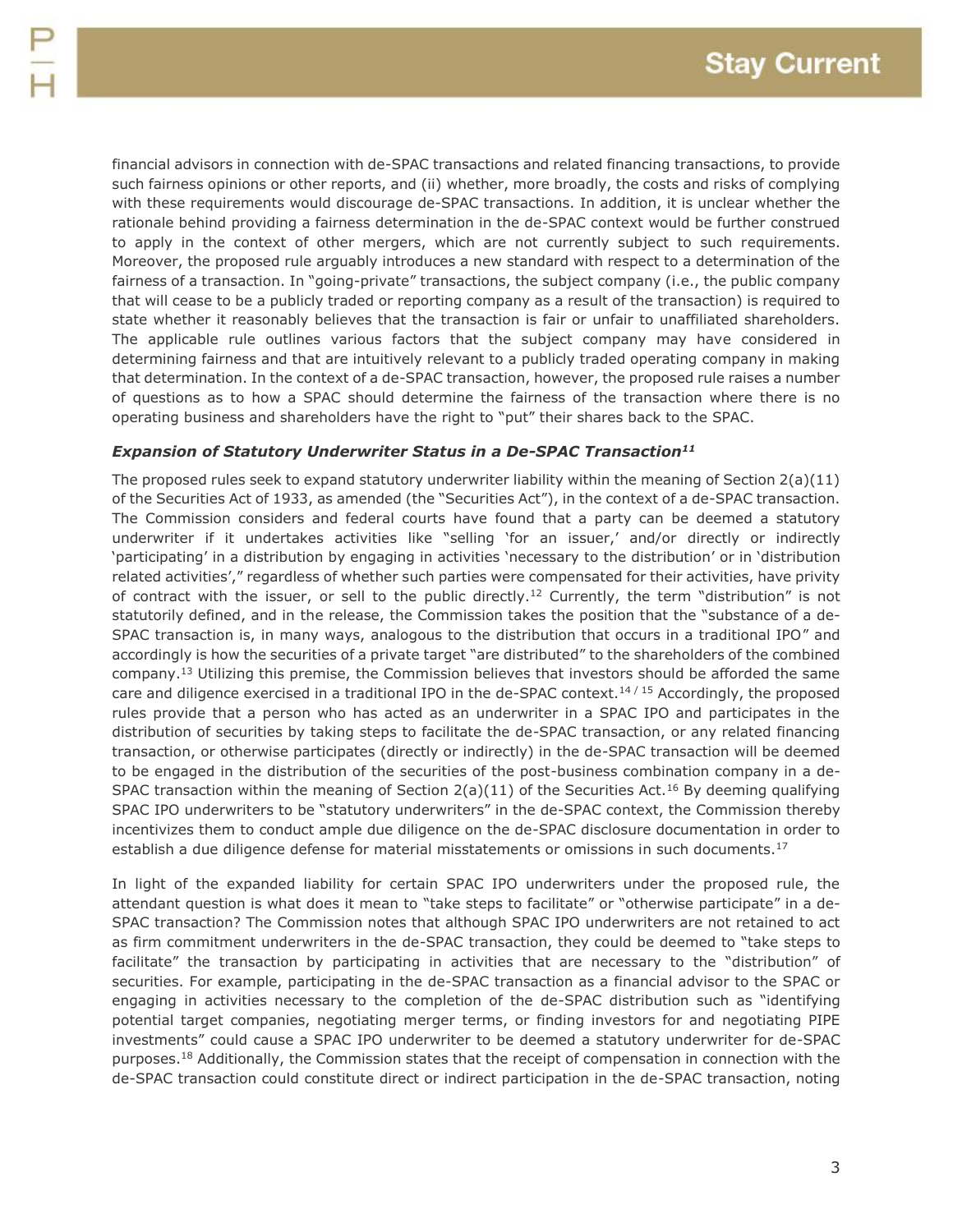(i) that a significant portion of SPAC IPO underwriting fees (typically 3.5% of IPO proceeds) is deferred until, and conditioned upon, the completion of the de-SPAC transaction, and (ii) a SPAC IPO underwriter therefore typically has a strong financial interest in taking steps to ensure the completion of a de-SPAC transaction. Given the current standard fee structure for SPAC IPO underwriters, it is unclear whether all SPAC IPO underwriters could be considered statutory underwriters for de-SPAC purposes simply by virtue of deferring their underwriting fees in the absence of any additional involvement in the de-SPAC transaction.<sup>19</sup>

The Commission further notes that (i) federal courts and the Commission may find that other parties involved in securities distributions, including other parties that perform activities necessary to the successful completion of de-SPAC transactions, are "statutory underwriters" within the definition of underwriter in Section 2(a)(11); and (ii) financial advisors, PIPE investors, or other advisors may be deemed statutory underwriters in connection with a de-SPAC transaction if they are purchasing from an issuer "with a view to" distribution, are selling "for an issuer," and/or are "participating" in a distribution.<sup>20</sup>

*Key considerations:* If these proposed rules are adopted as worded, the risk profiles of key participants in the SPAC lifecycle could significantly increase, which could thereby drive increased costs throughout the process. SPAC IPO underwriters will have considerably higher exposure to securities-related enforcement actions and litigation going forward and would therefore be willing to participate in a de-SPAC transaction, or any related financing transaction, only if they are able to conduct due diligence in connection with such transaction, which would increase the costs and prolong the timing of a de-SPAC transaction and any related financing transactions. Whether and how a SPAC IPO underwriter could conduct adequate due diligence to sustain a due diligence defense in a transaction in which it otherwise has limited participation remains to be seen. Further, SPAC IPO underwriters may choose not to defer SPAC IPO underwriting fees in an effort to divorce the SPAC IPOs from de-SPAC transactions, thereby potentially increasing the at-risk capital needs of a SPAC IPO for SPAC sponsors. Either way, it is likely that engagement letters with SPAC IPO underwriters will need to be reviewed closely. Moreover, potential investors may choose not to invest in PIPEs related to de-SPAC transactions to avoid any risk of being deemed statutory underwriters, which could endanger the ability of a SPAC to get a deal done. In aggregate, these consequences could strongly discourage SPAC activity by market participants.

It is questionable whether the Commission's interpretation that securities issued in the SPAC lifecycle only "come to rest" in the hands of the combined company's shareholders following the consummation of a business combination will hold up to potential (and almost certain) litigation. More specifically, the Commission departs significantly from historical interpretations of statutory underwriter that turn on the role of the ostensible underwriter in actual sales of securities. In a de-SPAC transaction, the issuer issues the share consideration to investors directly under the terms of the business combination for which the ostensible underwriter does not function as an intermediary locating and selling shares to investors. If the premise does hold up under court scrutiny, it is unclear whether it will be further extrapolated by the plaintiffs' bar to spur litigation in other contexts.

# *Enhanced Projection Disclosure<sup>21</sup>*

The Commission has expressed concern that target companies are disclosing projections that may lack a reasonable basis.<sup>22</sup> As SPACs currently seek to avail themselves of the protections of the PSLRA in connection with forward-looking statement disclosure, including projections, the Commission believes them to be inadequately incentivized to give adequate attention to the reliability of projections provided.23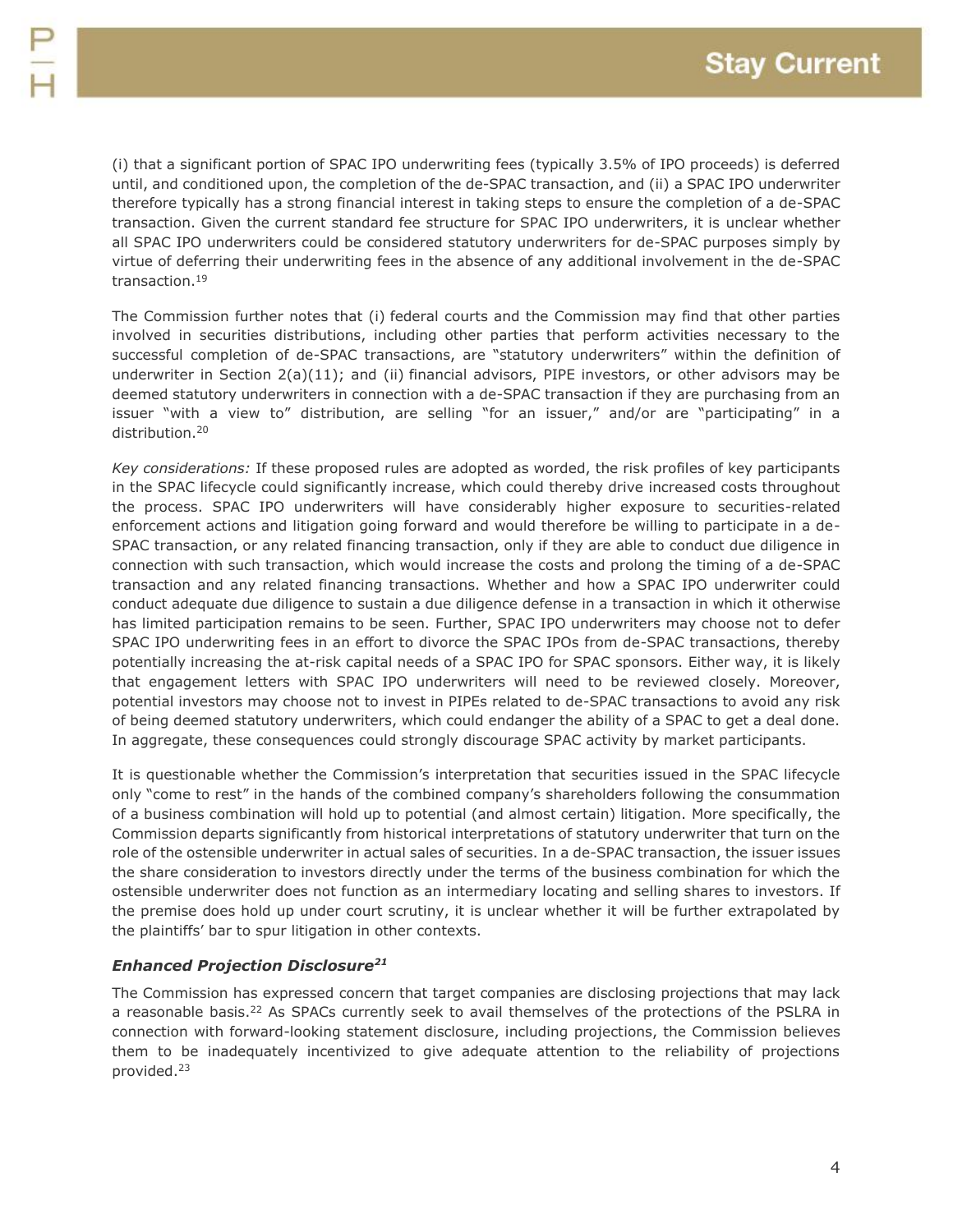In light of this concern, the Commission proposes to amend Item 10(b) of Regulation S-K, which would continue to state that projected financial information included in filings subject to Item 10(b) must have a reasonable basis, to also provide for the following:

- projections not based on historical financial results or operational history must be clearly distinguished from projected measures that are based on historical financial results or operational history;
- projections that are based on historical financial results or operational history should be given equal or greater prominence than projections not based on such; and
- projections that include a non-GAAP financial measure should include a clear definition or explanation of the non-GAAP measure, a description of the GAAP financial measure most closely related to it, and an explanation why the non-GAAP financial measure was used in lieu of a GAAP measure.<sup>24</sup>

Item 10(b), as currently written, refers to projections regarding future performance provided by the "registrant." As the target company is currently not the registrant for filings filed by the SPAC, the Commission proposes to amend Item 10(b) to state that its rules apply to any projections of future economic performance included in the registrant's SEC filings.

The proposed rules also include a new rule, which would require registrants to provide the following disclosure in connection with a de-SPAC transaction:

- regarding the purpose for which any projections were prepared, and the party that prepared such projections;
- all material bases and assumptions underlying the disclosed projections, as well as any factors that may materially impact such assumptions (including a discussion of any factors that may cause the assumptions to no longer be reasonable, the use of material growth rates or discount multiples, and the reasons for selecting such growth rates or discount multiples); and
- as of the filing date, whether the projections still reflect view of the SPAC or target company management, as applicable; if not, then registrants should include a discussion of why the projections have still been disclosed and the reasons for any continued reliance on the projections by the SPAC or target company management or board.<sup>25</sup>

*Key considerations:* If adopted as worded, these proposed rules may discourage SPAC management and boards from relying upon certain financial projections, especially projections that are frequently subject to change in light of market conditions, in de-SPAC transactions, as registrants would need to include a discussion justifying why such projections have still been disclosed and the reasons for any continued reliance thereon. More generally, in light of the increased scrutiny on projections, registrants may choose to steer clear of making certain market-related projections and instead point to, if available, third-party expertized projections.

# **Overview of Other Proposals**

# *Enhanced Disclosures*

The Commission proposes requiring additional disclosure in SPAC IPOs and de-SPAC transactions regarding the sponsor of the SPAC, potential conflicts of interest, and dilution of shareholder interests.<sup>26</sup>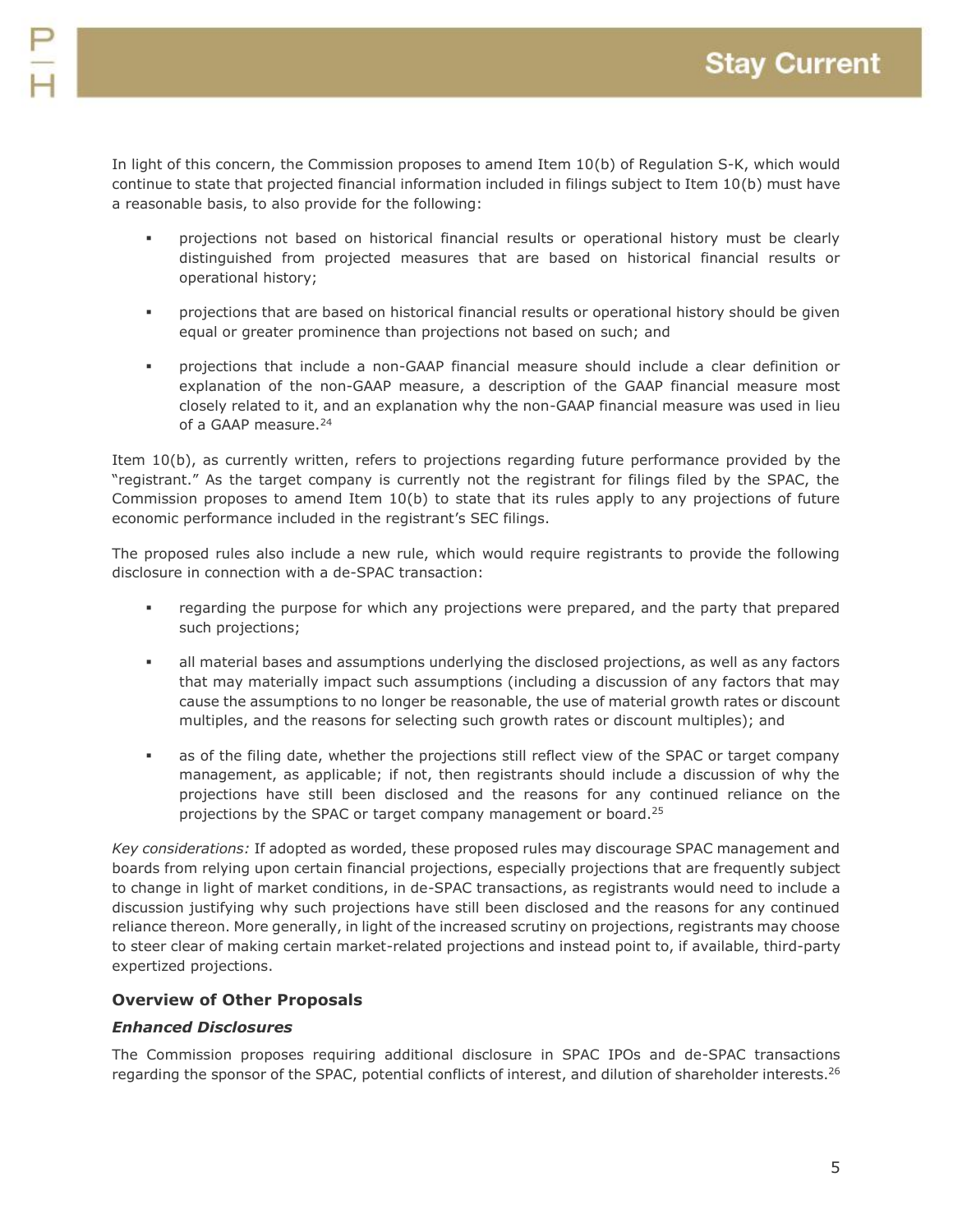The proposed rules would provide investors with additional information regarding the experience of, material roles played by, responsibilities of, compensation paid to, and limitations on sales of securities by the sponsor, its affiliates, and any SPAC promoters, and inform investors of material conflicts of interest between such parties and non-affiliated shareholders.<sup>27</sup> Interestingly, the proposed rules call for disclosure geared at highlighting the potential conflicts of interest among SPAC shareholders and SPAC sponsors, directors, and officers where the sponsors, directors, and officers sponsor or manage multiple SPACs at one time.<sup>28</sup> The proposed rules also work to highlight the potential dilution SPAC shareholders might experience throughout the lifecycle of the entity by requiring additional disclosure, including a sensitivity analysis in tabular format showing potential dilution using a range of reasonably likely redemption levels.<sup>29</sup>

#### *Aligning de-SPAC Transactions with Traditional IPOs*

The proposed rules generally seek to align de-SPAC transactions with traditional IPOs through treating a de-SPAC transaction as an offering of the SPAC's and the target's securities.<sup>30</sup> For example, the Commission proposes to require a target company in a de-SPAC transaction to be treated as a coregistrant when a SPAC files a registration statement in connection with the de-SPAC transaction. This amendment would have the effect of making the target officer and director signatories to the registration statement subject to liability for material misstatements or omissions in the registration statement, thereby motivating them to review more closely the disclosure in the registration statement.<sup>31</sup> This amendment would also require similar information regarding the target company in a de-SPAC transaction as appears in a registration statement on Form S-1 filed in the context of a traditional IPO *before* the target company becomes public rather than through the Current Report on Form 8-K required to be filed *after* the completion of a de-SPAC transaction (commonly referred to as the "Super 8-K").<sup>32</sup>

Further leveling the playing field between SPACs and traditional IPOs, the Commission proposes to include SPACs in the definition of "blank check company" for purposes of the PSLRA, thereby eliminating a SPAC's ability to rely on the PSLRA safe harbor for forward-looking disclosure in de-SPAC transactions, which would capture the projections often disclosed in the de-SPAC documentation.<sup>33/34</sup> The Commission expects that this change will work to encourage additional care in connection with the preparation of projections and other forward-looking statements in the de-SPAC context.<sup>35</sup>

The proposed rules would also require a re-determination of "smaller reporting company" status following the consummation of a de-SPAC transaction and prior to the time the post-business combination company makes its first SEC filing, other than the Super 8-K.<sup>36</sup> The rationale behind this proposed change is that a post-business combination company should not be allowed to rely on the scaled disclosure and other accommodations available to smaller reporting companies if the acquired target company would not have otherwise been able to avail itself of such benefits if it went public via a traditional IPO.<sup>37</sup>

Finally, in order to provide shareholders with meaningful time to digest the disclosure information presented, the Commission proposes to require that disclosure documents in de-SPAC transactions generally be disseminated to investors at least 20 calendar days in advance of a shareholder meeting or the earliest date of action by consent.<sup>38/39</sup>

#### *Business Combinations Involving Shell Companies*

The proposed rules and amendments would deem a business combination to involve a sale of securities to the SPAC shareholders for purposes of the Securities Act. The change aims to afford all SPAC shareholders the same disclosure and liability projections, regardless of the transactional structure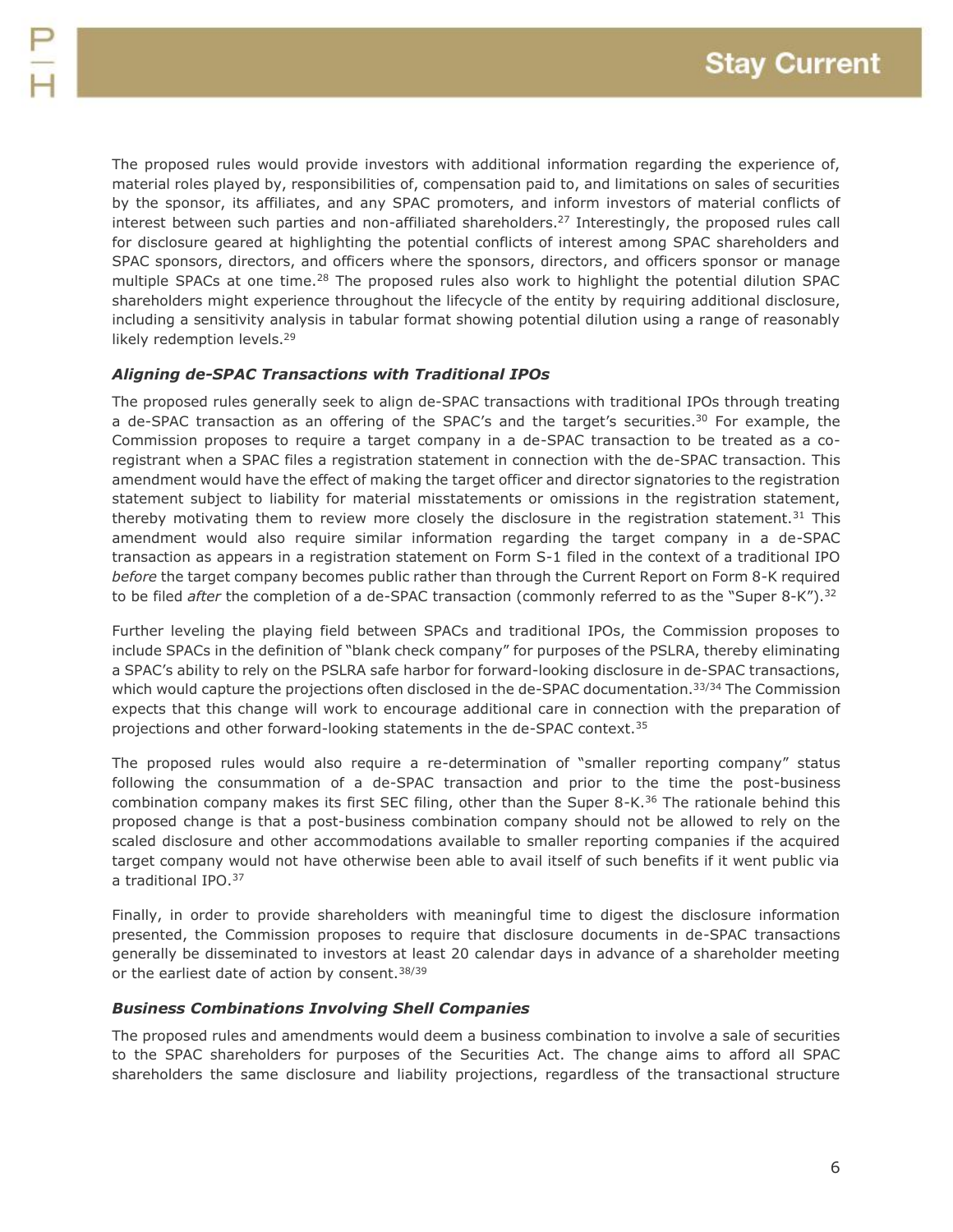utilized in the business combination.<sup>40</sup> The Commission also proposes aligning the financial statement requirements for the target company in a de-SPAC transaction with those in a traditional IPO so that investors are provided the same financial statement disclosure regardless of the means by which a company decides to go public.<sup>41</sup>

# *Investment Company Act Safe Harbor*

The Commission proposes creating a non-exclusive safe harbor from the definition of "investment company" under the 1940 Act that would be available to qualifying SPACs, provided that conditions regarding the SPAC's asset classes, activities, primary engagement, and duration meet certain limits prescribed therein.<sup>42</sup> This change is welcome to the SPAC industry in light of shareholder derivative litigation asserting SPACs are investment companies under the 1940 Act, and the adverse response to such litigation showcased by a letter signed by over 60 of the nation's leading law firms.<sup>43</sup> Notably, in order to rely on the safe harbor, a SPAC would need to enter into a definitive business combination agreement within 18 months after its IPO and close the transaction within 24 months. While a SPAC that does not fit squarely within the conditions of the safe harbor will not automatically be deemed an "investment company," issuers might prefer to reduce risk by relying on the safe harbor. Industry-wide reliance on the safe harbor would therefore have the effect of shortening the time in which a SPAC has to identify a target for its business combination and negotiate a definitive agreement, which could drive increased competition among SPACs.

# **Next Steps for Proposed Rules**

The proposed rules are subject to the public comment period, during which the Commission will accept written comments from members of the public through 30 days after the date of publication in the Federal Register or May 31, 2022, whichever is later. Submitted comments will be considered, and the proposed rules may be further revised. The Commission will then vote on final rules, and any adopted rule will include the applicable effective date.

**◆ ◆ ◆**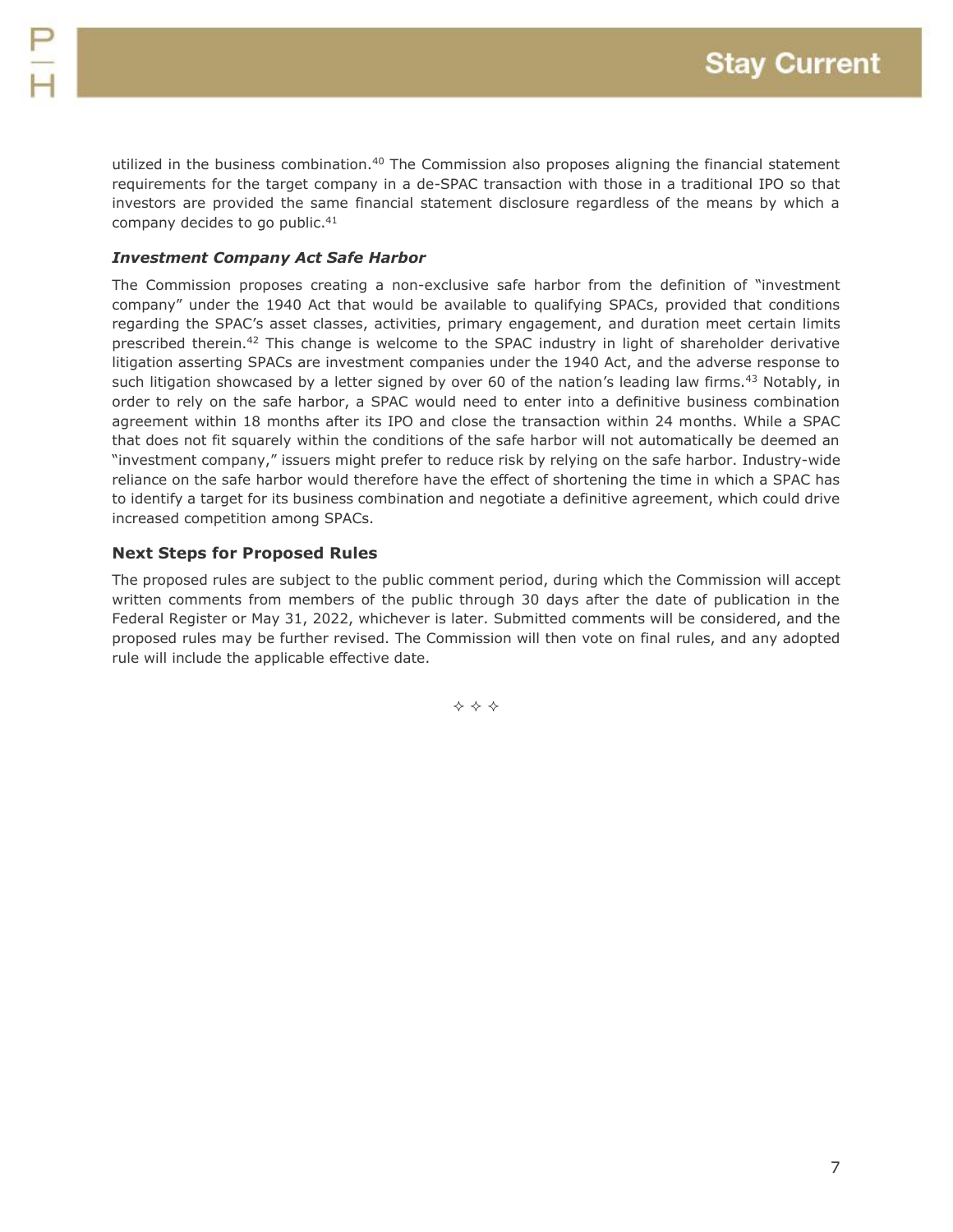*If you have any questions concerning these developing issues, please do not hesitate to contact any of the following Paul Hastings lawyers:*

#### **Houston**

Will Burns 1.713.860.7352 [willburns@paulhastings.com](mailto:willburns@paulhastings.com)

Max Roberts 1.713.860.7354 [maxroberts@paulhastings.com](mailto:maxroberts@paulhastings.com)

#### **Los Angeles**

 $\overline{a}$ 

Jonathan Ko 1.213.683.6188 [jonathanko@paulhastings.com](mailto:jonathanko@paulhastings.com)

#### **New York**

Michael L. Zuppone 1.212.318.6906 [michaelzuppone@paulhastings.com](mailto:michaelzuppone@paulhastings.com)

Nicole Corey 1.212.318.6679 [nicolecorey@paulhastings.com](mailto:nicolecorey@paulhastings.com)

#### **San Diego**

Spencer F. Young 1.858.458.3026 [spenceryoung@paulhastings.com](mailto:spenceryoung@paulhastings.com)

#### **Washington, D.C.**

Brandon J. Bortner 1.202.551.1840 [brandonbortner@paulhastings.com](mailto:brandonbortner@paulhastings.com)

Amir A. Heyat 1.202.551.1931 [amirheyat@paulhastings.com](mailto:amirheyat@paulhastings.com)

- <sup>1</sup> Special Purpose Acquisition Companies, Shell Companies, and Projections, Securities Act Release No. 33-11048; Investment Company Act Release No. IC-34549 (proposed Mar. 30, 2022) [hereinafter *Proposed Rule*], at p. 8, [https://www.sec.gov/rules/proposed/2022/33-11048.pdf.](https://www.sec.gov/rules/proposed/2022/33-11048.pdf)
- <sup>2</sup> *Open Meeting Agenda – March 30, 2022*, U.S. SECURITIES AND EXCHANGE COMMISSION (Mar. 23, 2022).

<sup>3</sup> Twice last year the Commission provided accounting guidance, which had the impact of tightening the rules related to SPACs: (1) the Commission issued the Staff Statement on Accounting and Reporting Considerations for Warrants Issued by SPACs, which suggested that many SPACs should be classifying their warrants as liability rather than as equity; and (2) the staff informally provided guidance to auditors that the redeemable shares issued by SPACs must be treated as temporary equity instead of permanent equity. In September 2021, two of the Commission's committees expressed their apprehension regarding SPACs, including whether sponsor and target companies have engaged in "regulatory arbitrage" by using the de-SPAC transactions as a path to the public market, issues with the potential dilutive effects throughout the SPAC lifecycle to non-affiliated shareholders, and the potential problematic use of projections in de-SPAC disclosure documentation. Both committees recommended that the Commission regulate SPACs more intensely.

- <sup>4</sup> Proposed Rule*, supra* note 1, at p. 313, [https://www.sec.gov/rules/proposed/2022/33-11048.pdf.](https://www.sec.gov/rules/proposed/2022/33-11048.pdf)
- <sup>5</sup> Proposed Rule*, supra* note 1, at p. 18-22, [https://www.sec.gov/rules/proposed/2022/33-11048.pdf.](https://www.sec.gov/rules/proposed/2022/33-11048.pdf)
- <sup>6</sup> Proposed Rule*, supra* note 1, at p. 52-53, [https://www.sec.gov/rules/proposed/2022/33-11048.pdf.](https://www.sec.gov/rules/proposed/2022/33-11048.pdf)
- <sup>7</sup> Proposed Rule*, supra* note 1, at p. 52, [https://www.sec.gov/rules/proposed/2022/33-11048.pdf.](https://www.sec.gov/rules/proposed/2022/33-11048.pdf)
- <sup>8</sup> Proposed Rule*, supra* note 1, at p. 52, [https://www.sec.gov/rules/proposed/2022/33-11048.pdf.](https://www.sec.gov/rules/proposed/2022/33-11048.pdf)
- <sup>9</sup> Proposed Rule*, supra* note 1, at p. 53, [https://www.sec.gov/rules/proposed/2022/33-11048.pdf.](https://www.sec.gov/rules/proposed/2022/33-11048.pdf)
- <sup>10</sup> Proposed Rule*, supra* note 1, at p. 53, [https://www.sec.gov/rules/proposed/2022/33-11048.pdf.](https://www.sec.gov/rules/proposed/2022/33-11048.pdf)
- <sup>11</sup> Proposed Rule*, supra* note 1, at p. 87-98, [https://www.sec.gov/rules/proposed/2022/33-11048.pdf.](https://www.sec.gov/rules/proposed/2022/33-11048.pdf)
- <sup>12</sup> Proposed Rule*, supra* note 1, at p. 91-92, [https://www.sec.gov/rules/proposed/2022/33-11048.pdf.](https://www.sec.gov/rules/proposed/2022/33-11048.pdf)
- <sup>13</sup> Proposed Rule*, supra* note 1, at p. 95, [https://www.sec.gov/rules/proposed/2022/33-11048.pdf.](https://www.sec.gov/rules/proposed/2022/33-11048.pdf)
- <sup>14</sup> Proposed Rule*, supra* note 1, at p. 96, [https://www.sec.gov/rules/proposed/2022/33-11048.pdf.](https://www.sec.gov/rules/proposed/2022/33-11048.pdf)
- $15$  The effect of a participant's underwriter status is to subject it to potential liability for material misstatements and omissions under Sections 11 and 12 of the Securities Act. It is such potential liability, and the availability of a due diligence defense, that drives the careful due diligence and disclosure review conducted by underwriters in a traditional IPO.
- <sup>16</sup> Proposed Rule*, supra* note 1, at p. 96, [https://www.sec.gov/rules/proposed/2022/33-11048.pdf.](https://www.sec.gov/rules/proposed/2022/33-11048.pdf)
- <sup>17</sup> Proposed Rule*, supra* note 1, at p. 96, [https://www.sec.gov/rules/proposed/2022/33-11048.pdf.](https://www.sec.gov/rules/proposed/2022/33-11048.pdf)

#### Paul Hastings LLP

8 Stay Current is published solely for the interests of friends and clients of Paul Hastings LLP and should in no way be relied upon or construed as legal advice. The views expressed in this publication reflect those of the authors and not necessarily the views of Paul Hastings. For specific information on recent developments or particular factual situations, the opinion of legal counsel should be sought. These materials may be considered ATTORNEY ADVERTISING in some jurisdictions. Paul Hastings is a limited liability partnership. Copyright © 2021 Paul Hastings LLP.